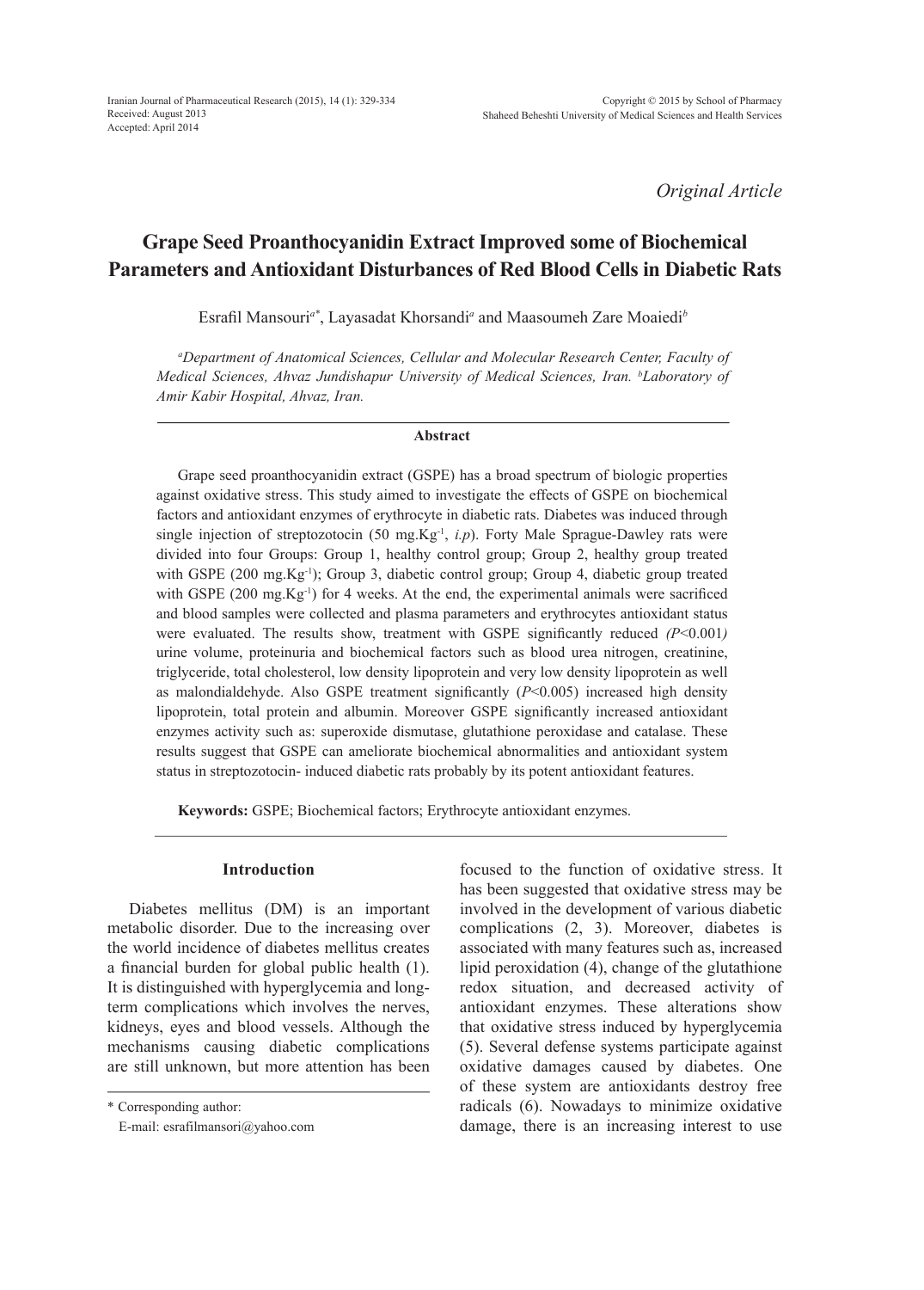natural antioxidants. The researchers showed that many of damaging effects of oxidative stress are reduced with intake of dietary antioxidant such as vitamins and other nonfood antioxidants such as flavonoids and polyphenols (7). Proanthocyanidin is a compound extracted from grape seed and its basic structure unit is the catechin. Proanthocyanidins are containing monomer, dimer and trimer catechin, all of which are water-soluble molecules and contain a number of phenolic hydroxyls (8). Polyphenolic compounds having a very important function of antioxidant, they can clean off the free radicals, and reduce the membrane lipid peroxidation, so they can reduce the occurrence of free radical-related diseases and delay aging (9, 10). Current researches have revealed that grape seed proanthocyanidin extract can clear off free radicals, protect the over-oxidative damage caused by free radicals, (11, 12) and prevent a range of diseases caused by free radicals, such as myocardial infarction, atherosclerosis, druginduced liver and kidney injury; moreover, it has functions of anti-thrombotic, anti-tumor, anti-mutagenic, anti-radiation, and anti-fatigue (13-15). Therefore, we investigated the effects of grape seed proanthocyanidin extract (GSPE) on some biochemical parameters and antioxidant enzymes in blood of diabetic rats.

# **Experimental**

# *Animals and experimental design*

This study was reviewed and approved by the Ethics Committee of Ahvaz University of Medical Sciences. Forty male Sprage- Dawley rats (150-170 g) were prepared from animal house central of Ahvaz Jundishapur University of Medical Sciences (AJUMS). All animals were housed in cages with 12/12 h light/dark cycle at  $21 \pm 2$  °C. The animals were fasted overnight and diabetes was induced by a single intraperitoneal injection STZ (50 mg/Kg body weight) (Sigma-U.S.A.) a freshly dissolved in citrate buffer (o.1 M pH 4.5), while control rats were injected with vehicle buffer only. Blood samples were obtained from the tail vein of the animals at 72 hours after STZ injection and fasting blood glucose levels were determined with a glucose strip test in a glucometer (Easy Gluco Blood

Glucose Monitoring system, Infopia, Korea). Rats with fasting blood glucose levels above 250 mg/dl were used as the diabetic animals. The treatment was started on the fourth day after the STZ injection and this was considered as the first day of treatment. The treatment was continued daily for 4 weeks. The rats were divided into four Groups of comprising 10 animals in each group as follows: Group 1, healthy control group; Group 2, healthy group treated with GSPE  $(200 \text{ mg.Kg}^{-1})$ ; Group 3, diabetic control group; Group 4, diabetic group treated with GSPE (200 mg.Kg-1). Rats were orally administered with GSPE (Hangzhou Joymore Technology Co., *Ltd* China) dissolved in normal saline. At the end of  $4<sup>th</sup>$  week six rats selected randomly from every investigated group then rats were kept individually in metabolic cages to collect 24 hour urine for measurements of urine output and excreted protein. Assessment of excreted protein was done by using commercially available kit on spectrophotometer (Pars Azmon, Iran). Then rats were scarified under ether anesthesia and their blood was collected and processed

### *Preparation of erythrocyte lysate*

Whole blood was obtained by cardiac puncture and collected into heparinized tubes. Erythrocytes were separated from plasma by centrifugation at 3500 rpm for 10 min. To get packed erythrocytes, the remaining erythrocytes were washed tree or four times with an isotonic solution of NaCl (0.9%) until a colorless supernatant was observed. To obtain erythrocyte hemolysate, 500 µL packed erythrocyte was crushed by addition of four volumes of cold redistilled water. Then was centrifuged twice to remove all of the cell membranes: first for 10 minutes in the tube centrifuge at 3500 rpm at 4 °C, then in an Eppendorf centrifuge at 7800 rpm for 5 minutes at 4 °C. Clear supernatant was obtained as hemolysate. plasma was used for the determination of biochemical parameters and malondialdehyde (MDA) and hemolysate used for study of antioxidant status.

# *Biochemical parameters*

Biochemical factors such as fasting blood sugar (FBS), total protein (TP), albumin (Alb), blood urea nitrogen (BUN), creatinine (Cr), and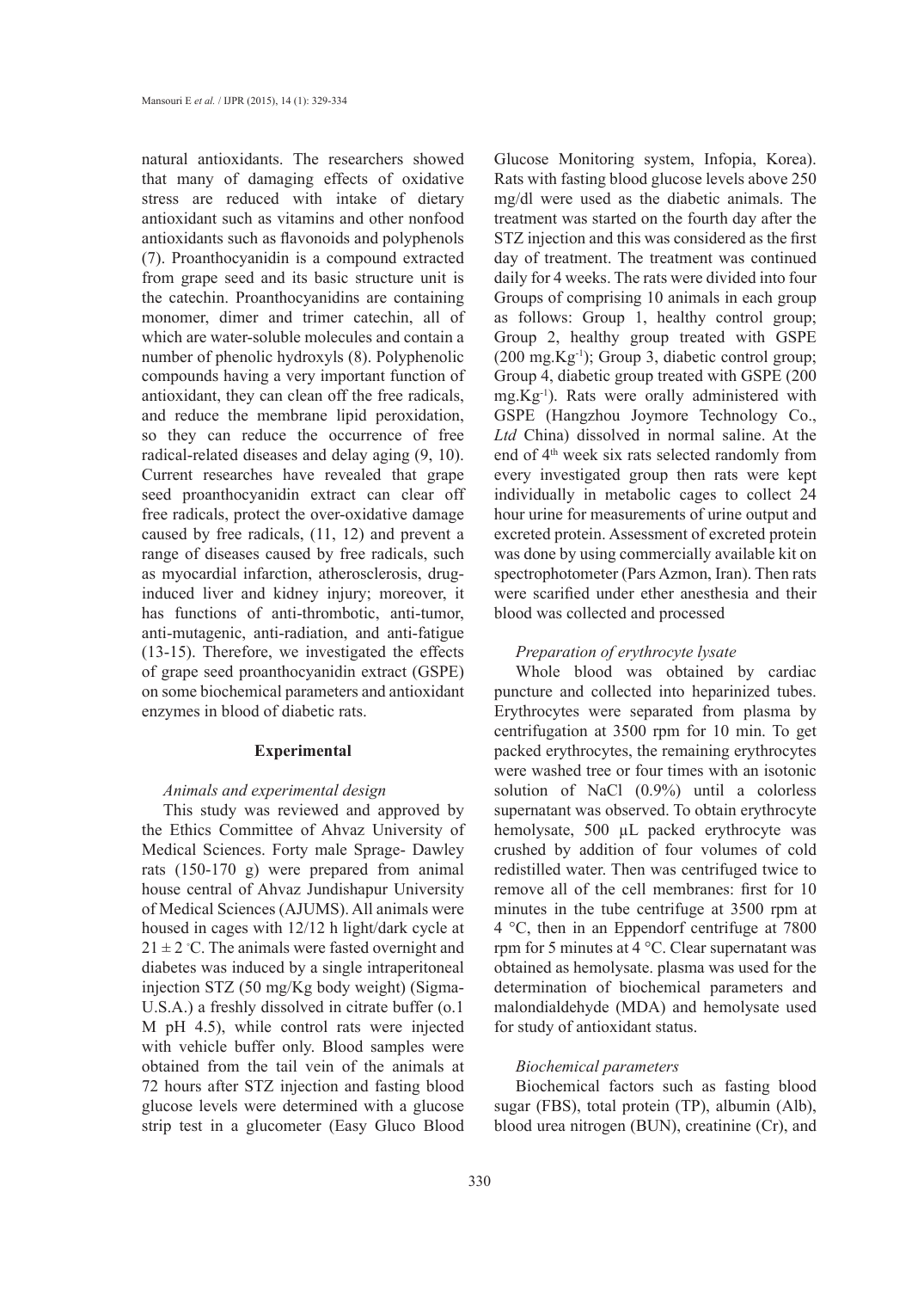lipid profile study such as, triglycerides (TG), cholesterol (Chol), high density lipoprotein (HDL), low density lipoprotein (LDL) and very low density lipoprotein (VLDL) were determined by auto analyzer (Vita lab Selectra E, Netherland) in Golestan Hospital, Ahvaz using commercially available kits (Pars Azmon, Iran).

# *Estimation of MDA in plasma*

MDA was assayed according to the method of Satho (16). 0.5 mL of plasma was mixed with 1.5 mL trichloroacetic acid (TCA) (10%) and was centrifuged  $(4000 \times g)$  for 10 minutes) then 1.5 mL of supernatant was blended with 2 mL thiobarbituric acid (TBA) (0.67%) and was kept for 30 minutes at 100 °C. After cooling, 2 mL *n*-butanol was added to the solution and then centrifuged at  $4000 \times g$  for 15 min, finally pink supernatant absorbance was read at wavelengths 535 nm. Values were expressed as nmol/mL. As 99% of the TBARS is malondialdehyde (MDA), TBARS concentrations of the samples were calculated from a standard curve using 1,1,3,3-tetramethoxypropane.

# *Determination of antioxidant enzymes activity in erythrocyte lysate*

Superoxide dismutase (SOD) and Glutathione peroxidase (GPX) activities were determined using the diagnostic kits RANSOD and RANSEL produced by RANDOX (Randox Labs, Crumlin, UK) and were expressed in unit per gram of haeomglobin (Hb).

Catalase (CAT) activity was measured by the method of Aebi (17). The final reaction volume of 1 mL contained 50 mM potassium phosphate (pH 7.0), 19 mM  $H_2O_2$ , and a 20-50 µL sample. The reaction was initiated by the addition of  $H_2O_2$ , and absorbance changes were measured at  $240$  nm (20 °C) for 30 s. Catalase activity was estimated by using the molar extinction coefficient of  $43.6M<sup>-1</sup>$  cm<sup>-1</sup> for  $H<sub>2</sub>O<sub>2</sub>$ . The level of CAT was expressed in terms of  $\mu$ moles  $H_2O_2$ consumed/min per gram of haeomglobin.

### *Statistical analysis*

Data are expressed as the mean  $\pm$  SD. Statistical significance of differences was assessed with one-way analysis of variance (ANOVA) by SPSS for Windows version 18 (IBM, USA) followed by Tukey's -test.  $P < 0.05$ was assumed as statistically significant.

### **Results**

*Changes in urine volume (UV), urinary protein 24-hour (UP24h) and biochemical parameters*

As shown in the Table 1, urine volume (UV) and UP24h were higher in group 3 when compared with the group 1 (*P*<0.001) but in group 4, GSPE administration significantly (*P*<0.001) reduced urine volume and urinary protein excretion as compared to Group 3. There was no significant difference between the two groups 1 and 2 *(P>0.05).*

Assessment of biochemical factors at the end of the 4-week period showed that the GSPE in group 4, significantly (*P*<0.001) decreased the elevated levels of FBS, BUN, Cr, TG, LDL, VLDL, Chol and increased the reduced levels TP, Alb and HDL levels in the group 3(*P*<0.005), However, no significant difference was observed between 1 and 2 *(P*>0.05*)* (Table 1).

# *Changes in plasma MDA and erythrocyte antioxidant enzymes activities*

Table 2, demonstrates the differences in plasma MDA and erythrocyte SOD, GPx and CAT activities. A significant decrease  $(p<0.001)$ of plasma MDA and significant increase in erythrocyte GPx, CAT and SOD were observed in group 4 after administration GSPE as compared with group 3. Also group 2 showed no significant difference with group 1 *(P*>0.05).

### **Discussion**

STZ by increasing of free radicals formation and/or impaired antioxidant defense leads to generation of oxidative which can cause intensive injury in various tissues and may lead to various diseases such as diabetes (18). Antioxidants are substances which postpone or arrest the oxidation of cellular substrates that can be oxidized. Function of the different antioxidants is to eliminate superoxide, and/ or activating of detoxifying/defensive proteins (3). This study was designed to investigate the effect of GSPE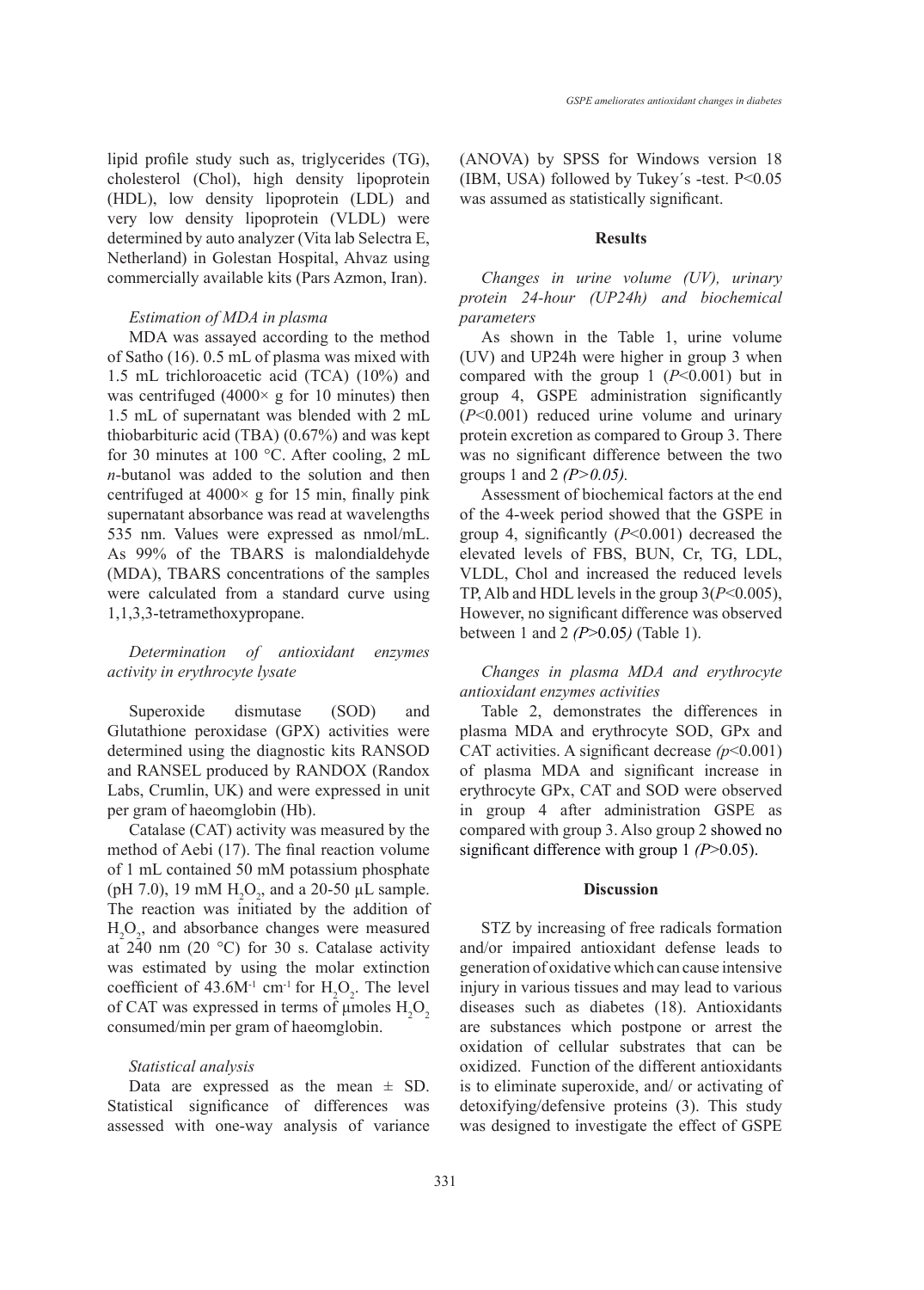| <b>Parameters</b> |                  | <b>Groups</b>     |                                |                               |
|-------------------|------------------|-------------------|--------------------------------|-------------------------------|
|                   |                  | $\overline{2}$    | 3                              | $\overline{4}$                |
| $UV$ (mL)         | $9 \pm 2.36$     | $9.66 \pm 2.16$   | $65.83 \pm 7.35$ <sup>a</sup>  | $24 \pm 5.29$ b               |
| $UP24h$ (mg/24h)  | $9.48 \pm 2.51$  | $9.16 \pm 2.34$   | $37.63 \pm 1.88$ <sup>a</sup>  | $22.82 \pm 4.10^{b}$          |
| FBS (mg.dl)       | $96.16 \pm 8.42$ | $93.16 \pm 10.43$ | $282.16 \pm 30.61^{\circ}$     | $153.33 \pm 30.51^{\rm b}$    |
| TP(g/dl)          | $7.44 \pm .52$   | $7.18 \pm 1.04$   | $4.55 \pm .51^a$               | $6.18 \pm .83^{b}$            |
| Alb $(g/dl)$      | $4.83 \pm 1.31$  | $4.96 \pm 1.17$   | $2.30 \pm .55^a$               | $4.42 \pm .64^b$              |
| BUN (mg/dl)       | $16.10 \pm 3.73$ | $15.79 \pm 1.83$  | $46.94 \pm 3.97^{\circ}$       | $29.46 \pm 6.72$ <sup>b</sup> |
| $Cr$ (mg/dl)      | $.42 \pm .05$    | $.43 \pm .04$     | $.75 \pm .09^{\rm a}$          | $.50 \pm .02^b$               |
| $TG \, (mg/dl)$   | $72.48 \pm 7.53$ | $67.57 \pm 9.51$  | $135.78 \pm 9.15^a$            | $93.38 \pm 7.64$ <sup>b</sup> |
| $Chol$ (mg/dl)    | $84.91 \pm 4.48$ | $82.47 \pm 7.12$  | $188.76 \pm 5.97^{\circ}$      | $122.06 \pm 13.99^{\rm b}$    |
| $HDL$ (mg/dl)     | $41.23 \pm 3.56$ | $43.69 \pm 6.18$  | $15.86 \pm 2.43^a$             | $31.70 \pm 3.08^b$            |
| $LDL$ (mg/dl)     | $28.04 \pm 3.83$ | $26.79 \pm 5.66$  | $66.20 \pm 5.94$ <sup>a</sup>  | $43.83 \pm 4.38^b$            |
| $VLDL$ (mg/dl)    | $13.33 \pm 4.88$ | $11.98 \pm 4.9$   | $106.69 \pm 5.87$ <sup>a</sup> | $49.19 \pm 9.96$ <sup>b</sup> |

**Table 1.** Different urine volume, urinary protein 24 hour and bichemical parameters**.** 

Each value is expressed as mean  $\pm$  standard deviation ( $n = 6$ ), differences at  $p < 0.05$  were considered significant. a – different than the healthy control group;  $b -$  different than the diabetic control group.

on biochemical factors and antioxidant changes in STZ-induced diabetic rats. We observed that diabetic control rats developed severe polyuria as a result of osmotic diuresis. However, the diabetic rats that were treated with GSPE in group 4 showed significant decrease in urinary volume, probably as a result of the normalization of plasma glucose level or synergistic effect with insulin as shown in previous study (19, 20). Our study also showed, an increase UP24h in diabetic control rat. Proteinuria, a hallmark feature of early glomerular damage in patients with diabetes, is associated with renal hemodynamic and histologic changes (21) also increased synthesis of reactive oxygen species, or loss of nephrin in podocytes as shown by different investigators (22). GSPE-treated diabetic rats showed an impressive decrease in the amount of proteinuria like the previous study (23). Our

findings indicate that FBS had a meaningful decrease in diabetic rats treated with GSPE as compared with diabetic control rats. It is likely that GSPE decreased glucose levels in diabetic rats by increasing circulating insulin levels (20). This findings supported by previous study (24). The results in Table 1 showed, reduction in plasma total protein and albumin level in diabetic control rats. The decrease in protein and albumin may be due to microproteinuria and albuminuria, and/or may be due to increased protein catabolism (25). Also we observed significant increase in the level of plasma BUN and Cr in the diabetic control rats when compared respective with healthy control group rats. Increased blood urea nitrogen and serum creatinine in diabetic rats indicates progressive renal damage (26) also increased urea nitrogen production in diabetes may be accounted for by

**Table 2.** Effects of GSPE on oxidative stress and activities of antioxidant enzymes in plasma of experimental groups.

| <b>Parameters</b> | Groups              |                     |                                  |                                 |
|-------------------|---------------------|---------------------|----------------------------------|---------------------------------|
|                   |                     |                     |                                  |                                 |
| $MDA$ (nmol/mL)   | $7.22 \pm 0.57$     | $6.85 \pm 0.58$     | $14.41 \pm 0.6^{\text{a}}$       | $8.01 \pm 0.55^{\mathrm{b}}$    |
| $SOD$ (U/gHb)     | $2149.03 \pm 177.6$ | $2107.8 \pm 109.87$ | $1612.49 \pm 68.28$ <sup>a</sup> | $2059.23 \pm 90.34^{\circ}$     |
| GPx (U/gHb)       | $160.42 \pm 23.61$  | $162.68 \pm 27.38$  | $93.24 \pm 17.15^a$              | $157.07 \pm 18.39$ <sup>b</sup> |
| CAT (U/gHb)       | $496.59 \pm 57.69$  | $510.9 \pm 41.42$   | $308.83 \pm 45.51^{\circ}$       | $487.16 \pm 48.16^b$            |

Each value is expressed as mean  $\pm$  standard deviation ( $n = 6$ ), differences at  $n \le 0.05$  were considered significant,  $a -$  different than the healthy control group; b – different than the diabetic control group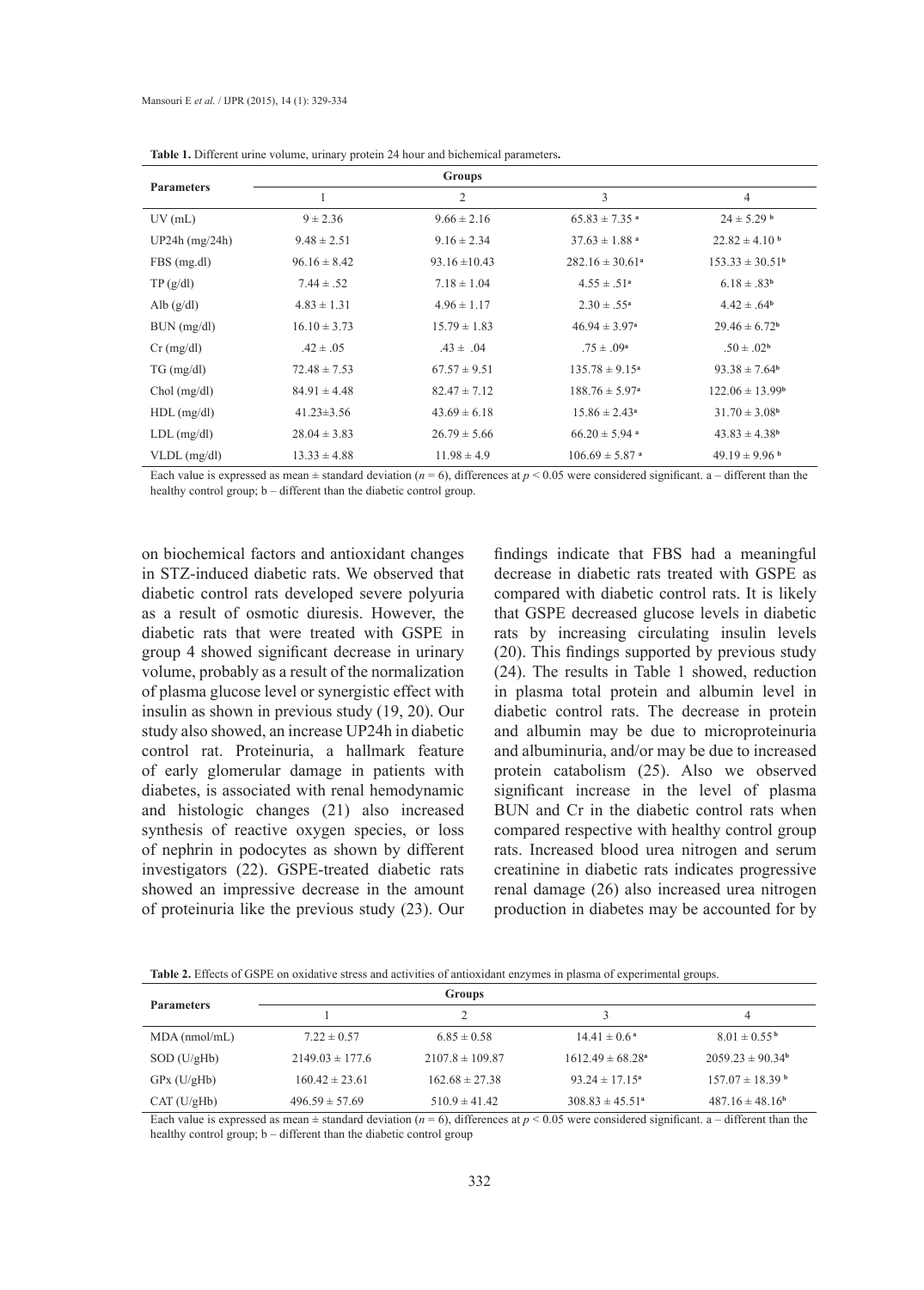enhanced catabolism of both liver and plasma proteins (27). In current study, serum levels of TG, LDL, VLDL and TC were significantly elevated in diabetic control rats when compared with healthy control group rats. Alterations in plasma lipoprotein metabolism are common in diabetes, which tend to exaggerate any preexisting tendencies towards elevated lipid levels (28). In addition, diabetes is associated with increased dyslipidemia (29). Elevation of serum lipids indicate either the defective removal or overproduction (or both) of one or more lipoproteins (30). Administration of GSPE significantly improved all of these changes of biochemical factors caused by diabetes. Moreover, the serum level of HDL-C, which was significantly decreased in diabetic rats, was also improved by GSPE. These effects of GSPE are in agreement with the previous studies (20, 31, 32). Our results showed an increased MDA level in the plasma of diabetic control rats and a significantly decreased erythrocyte enzymatic antioxidant activities such as GPx, SOD and CAT. Hyperglycemia, reduces production and activities of some of antioxidant enzymes such as: SOD and GPx, likely by glycation (33). It is well known that people with diabetes have a lower antioxidant defense, enzymatic (SOD, catalase and GPx) and non-enzymatic (vitamin C, E or A, free radical scavengers). Also, increase of MDA information is probably due to the additional production of divers radical species. These radicals have been suggested to stimulate destruction of lipids and carbohydrates leading to hyperglycemia and related glucose autooxidation (34). All of these found changes in the antioxidant system and MDA were restored by the administration of GSPE.

# **Conclusion**

We suggest that oral administration of GSPE provides a new and effective approach to attenuating metabolic disorders and defect of antioxidant system defense that induced by STZ. These effects are probably due to powerful antioxidant property of GSPE. Therefore, in view of these properties GSPE may be a good candidate to prevent the progression of diabetes complications.

### **Acknowledgment**

This study was supported by Deputy of Research and Technology Development of AJUMS (research project No. U-91225).

# **References**

- (1) Nishanthini A and Mohan VR. Antioxidant activity of polycarpaea corymbosal, whole plant in alloxan induced diabetic rats. *World J. Pharm. Pharm. Sci*. (2013) 2: 343-351.
- RoghaniM, Jalali-Nadoushan MR, Baluchnejadmojarad (2) T, Vaez Mahdavi MR, Naderi Gh, Roghani Dehkordi F and Joghataei MT. Endothelium-dependent effect of sesame seed feeding on vascular reactivity of streptozotocin-diabetic rats: underlying mechanisms. *Iran. J. Pharm. Res.* (2013) 12: 377-385.
- (3) Ismail I, Ghanema A and Sadek KM. Olive leaves extract restored the antioxidant perturbations in red blood cells hemolysate in Streptozotocin induced diabetic rats. *World Academy Sci. Engin. Technol*. (2012) 64: 159-165.
- Gumieniczek, A. Effects of pioglitazone on (4) hyperglycemia-induced alterations in antioxidative system in tissues of alloxan-treated diabetic animals. *Exp. Toxicol. Pathol.* (2005) 56: 321-326.
- Chaudhry J, Ghosh NN, Roy K and Chandra R. Anti-(5) hyperglycemic effect of a thiazolidinedione analogue and its role in ameliorating oxidative stress in alloxaninduced diabetic rats. *Life Sci*. (2007) 80: 1135-1142.
- (6) Karaoz E, Gultekin F, Akdogan M, Oncu M and Gokcimen A. Protective role of melatonin and a combination of vitamin C and vitamin E on lung toxicity induced by chlorpyrifos-ethyl in rats. *Exp. Toxicol. Pathol*. (2002) 54: 97-108.
- Al-Azzawie H and Alhamdani MSS. Hypoglycemic (7) and antioxidant effect of oleuropein in alloxan-diabetic rabbits. *Life Sci*. (2006) 78: 1371-1377.
- Shan Y, Ye X and Xin H. Effect of the grape seed (8) proanthocyanidin extract on the free radical and energy metabolism indicators during the movement. *Sci. Res. Essays* (2010) 5: 148-153.
- (9) Silva EM, Souza JNS, Rogez H, Rees JF and Larondelle Y. Antioxidant activities and polyphenolic contents of fifteen selected plant species from the Amazonian region. *Food Chem*. (2007) 101: 1012-1018.
- Iacopini P, Baldi M, Storchi P and Sebastiani L. (10) Catechin, epicatechin, quercetin, rutin and resveratrol in red grape: Content, *in-vitro* antioxidant activity and interactions. *J. Food Comp. Anal*. (2008) 21: 589-598.
- Feng YZ, Liu YM, Fratkins JD and Leblan MH. Grape (11) seed extract suppresses lipid peroxidation and reduces hypoxic ischemic brain injury in neonatal rats. *Brain Res. Bull.* (2005) 66: 120-127.
- (12) Spranger I, Sun B, Mateus AM, Freitas V and Ricardo-da-Silva JM. Chemical characterization and antioxidant activities of oligomeric and polymeric